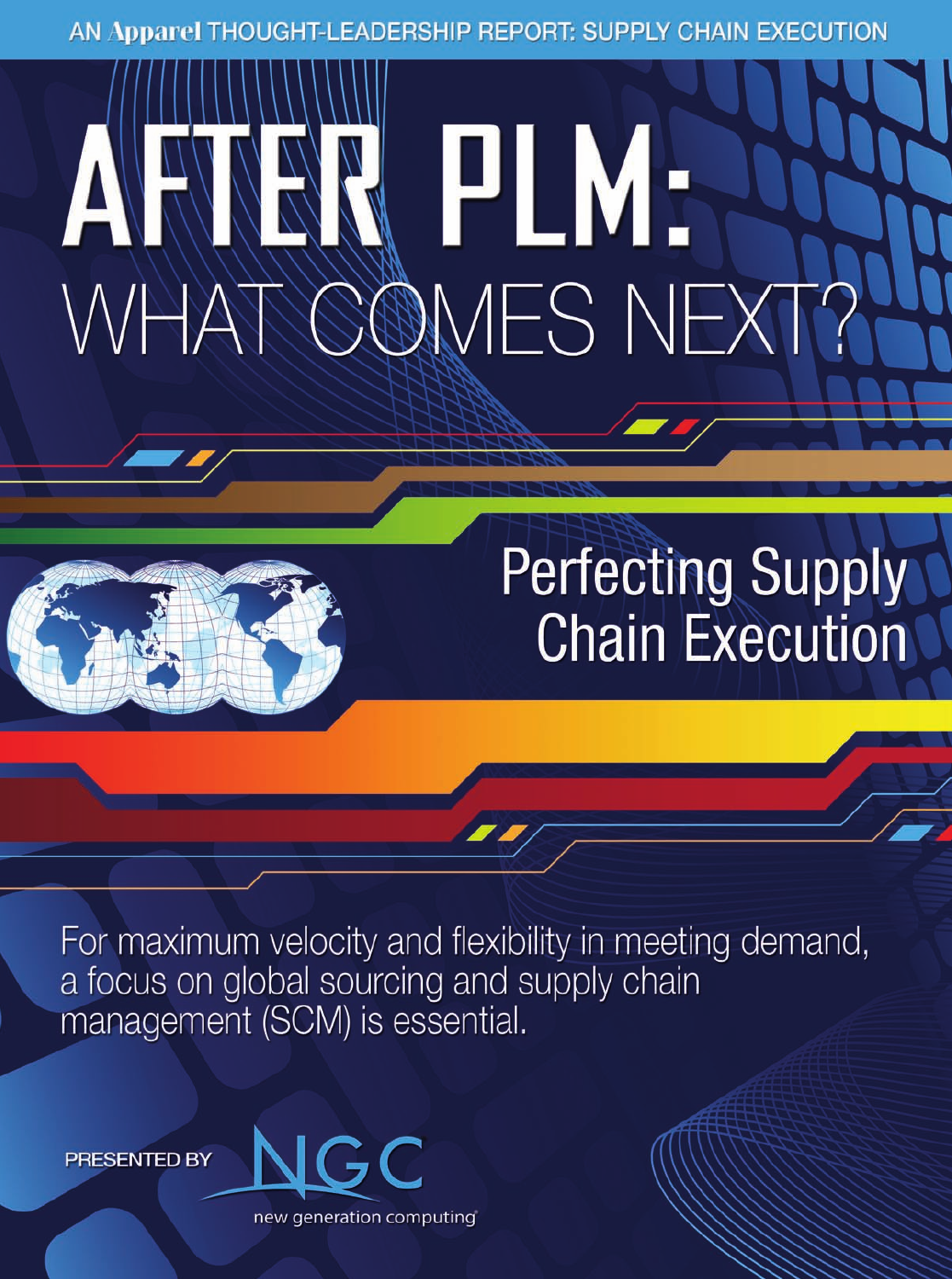**Product lifecycle management (PLM) has been in the**<br>limelight for quite a while and will continue to be,<br>for good reason. There still is considerable opportu-<br>nity to improve planning, product development and other limelight for quite a while and will continue to be, for good reason.There still is considerable opportunity to improve planning, product development and other PLM processes. Industry analysts and many leading apparel firms point to the importance of strong supply chain execution as being a crucial hand-off from PLM — and one that should not be overlooked from an IT investment perspective, lest your PLM-related gains go down the drain.

#### **Connecting the Points**

At times, it can seem there are as many definitions of PLM as there are PLM vendors. The exact parameters of supply chain management (SCM) and global sourcing software can be equally hard to pinpoint. Nonetheless, there is some consensus that neither type of solution "does it all," and thus, it is important to integrate to connect the dots.

Mark Harrop, CEO of the Product Development Partnership (PDP) Group, a U.K.-based consulting firm, said both software vendors and users are considering"e-PLM," or extended PLM, to fully manage their businesses from product concept to disposal.

"We've seen PLM suppliers coming out and saying,'This is a PLM product, it's all encompassing, from A to Z, it does everything you need.'From my point of view, that's incorrect,"Harrop said."[Their definition] just fits their solution offering, but it doesn't meet the needs of the supply chain correctly in terms of the different technologies, the

duction process. Landau relied on excel, email and manual reports to collaborate with its offshore facilities. With no way to efficiently manage production orders overseas, the company realized it had outgrown its legacy system and began searching for software that could provide clear visibility and accountability. At that time, Landau purchased NGC Software's supply chain solution to maintain greater control of its production.

In May of this year, the company purchased NGC's PLM solution, which it plans to implement by the fourth quarter.

Tim Shelton, vice president of information technology at Landau and an 18-year veteran of the firm, said in addition to eliminating duplication of effort in product development, the company wants to use its integrated PLM/SCM solution to do a better job at costing."If we can find out what it's going to take to bring something to market much earlier than we're doing now, it will help us do an even better job of hitting price points and margins,"he said."It will be nice to know this information much earlier in the process, rather than wait until we're way on the back end and have already spent a bunch of time and money on it."

#### **Gaining Greater Control**

Another benefit of keeping supply chain execution front and center, while focusing on PLM, is improved control in market responsiveness. Leslie Hand, research director for



"If we can find out what it's going to take to bring something to market much earlier than we're doing now, it will help us do an even better job of hitting price points and margins," says Tim Shelton, VP of Information Technology, Landau.

different solution suppliers, that are all part of what is this spider's web of point solutions that are critical to the success and efficiency of doing product development in the retail and apparel industry."

Landau Uniforms Inc. has its sights set on improving its costing through tight integration between its global sourcing/SCM solution and newly purchased PLM technology.The 50-year-old healthcare uniform business, which employs 1,200, transitioned from domestic manufacturing to a global sourcing model in the early 2000s.

In addition to longer lead-times and communication challenges, Landau discovered that its transition to global operations caused a significant visibility gap into its pro-

IDC Retail Insights, an advisory services and market research firm, said apparel retailers may meet one of their major objectives in a PLM rollout and neglect to pursue related supply chain technology initiatives that could multiply the rewards.

"Far too often, folks say,'Oh, I'm done. That's what I wanted and needed to do,'and then they don't consider the value of integrating other pieces or looking at how they can reduce more waste in their processes,"Hand said."Some of that goes all the way back to sourcing. Companies sell similar product lines for different channels and may find additional value in going further back up the supply chain and looking at their sourcing processes.They may find ways to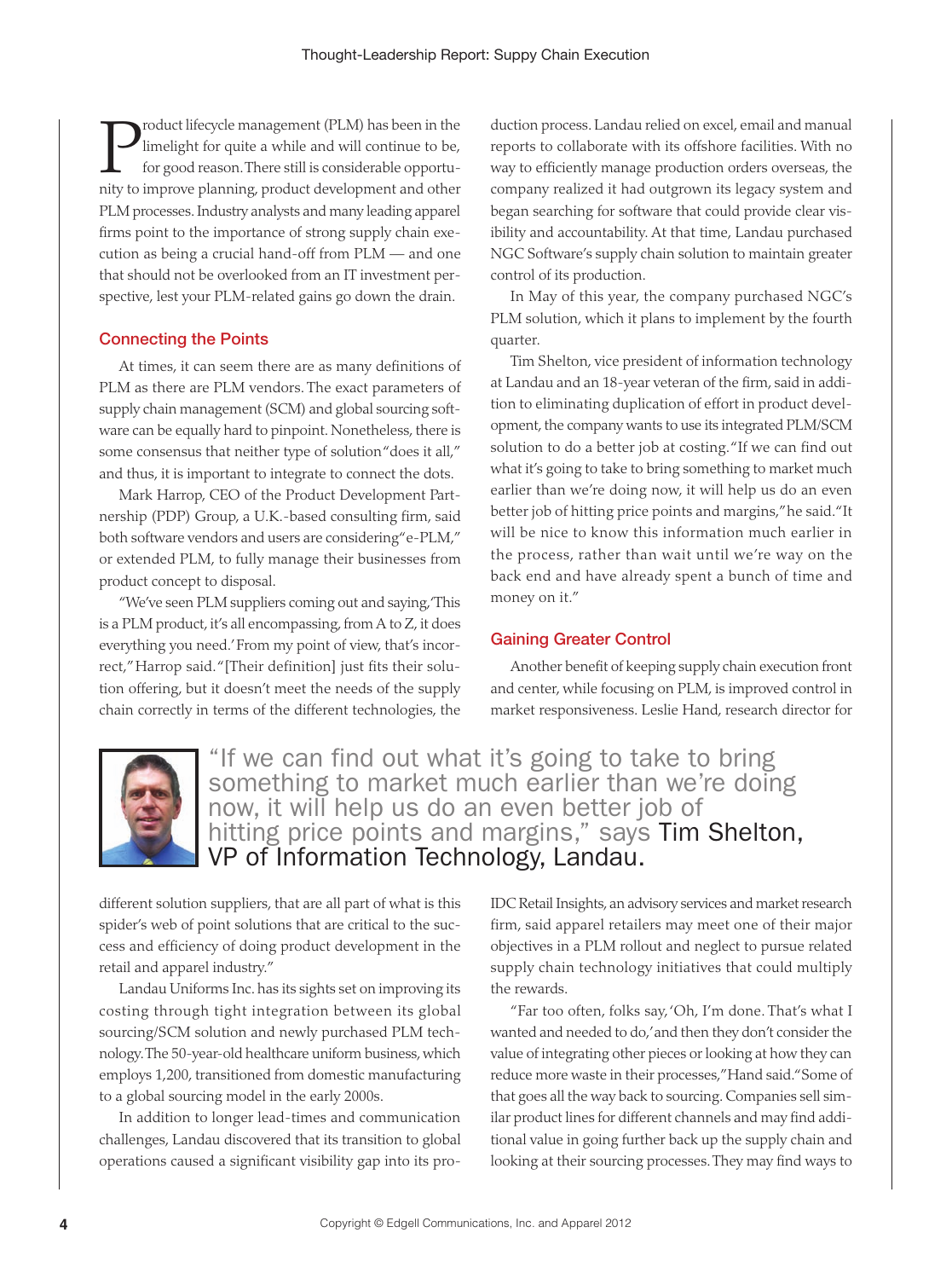# Global Visibility<br>Universal Collaboration

NGC's SCM solution makes sure the right product is in the right place at the right time. Global visibility and collaboration lead to better decisions in a demand-driven supply chain.



ngcsoftware.com

800.690.0642 info@ngcsoftware.com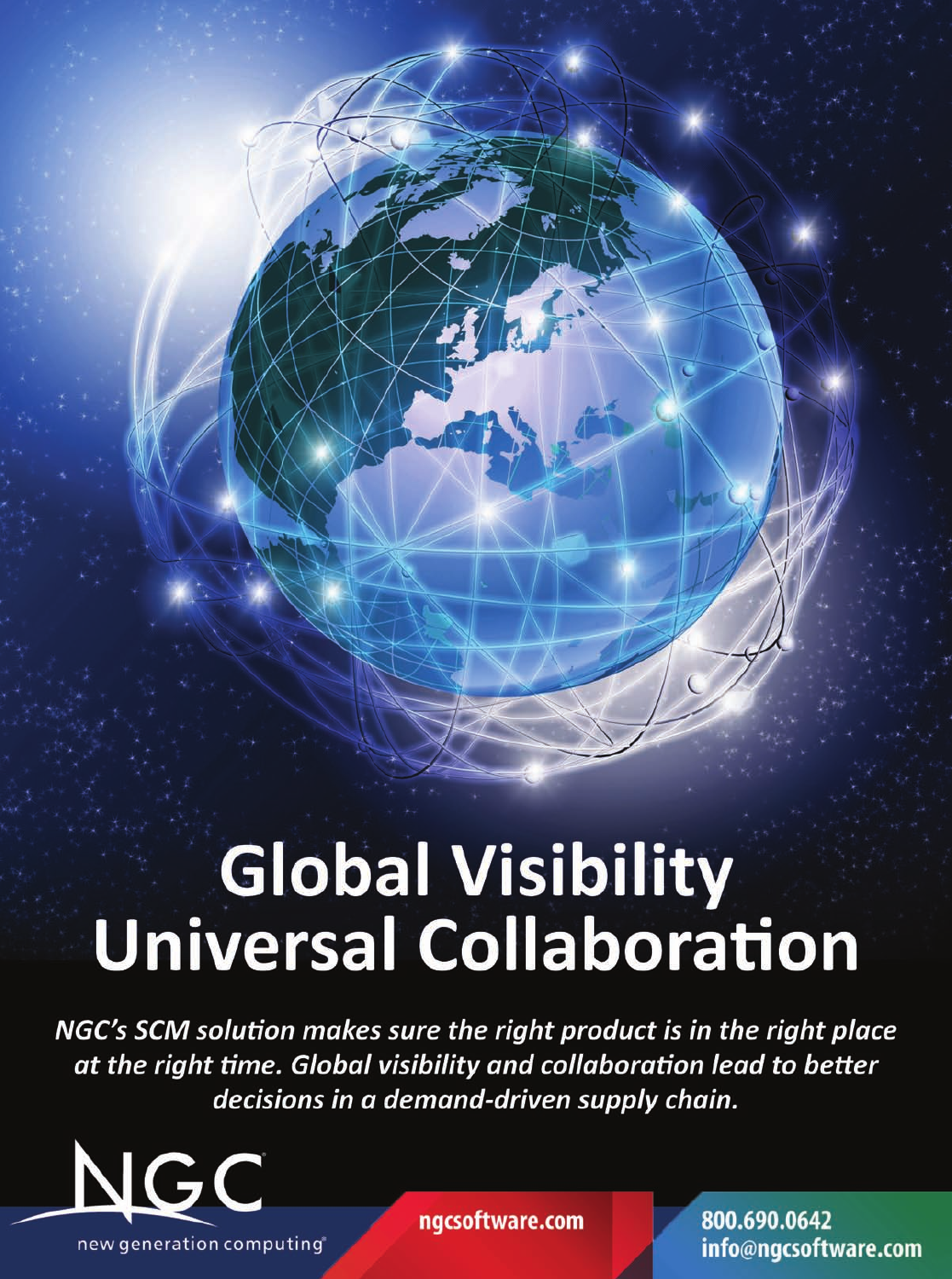

"We also keep all of our quality information on [e-SPS]," says Tom Nelson, Managing Director, VF Asia & VP, Global Product Procurement, VF.

consolidate and collaborate across channels and streamline processes to squeeze additional value out of the fabrics they're using and other materials they buy."

In particular, Hand points to logistics as an area where there is much opportunity to use SCM technologies in conjunction with PLM to be most competitive."Logistics challenges can really get in the way of a successful product launch, and logistics visibility is the least likely to be fully integrated into retail PLM capability but probably the most valuable add-on if you've already gone down that path with PLM,"she said.

"There is a lot of value in gaining global visibility to your products en route so that you can ensure that you're not only taking all of the steps you can to expedite their movement, but you've also got all of the right paperwork in order and met all of your regulations for each area you are passing through,"she added."You also can take proactive action if something is going to be late. Perhaps there is another product you need to move out to market to fill that gap. Perhaps you can catch your marketing in time and change a promotional advertisement so that when the cus-

#### EXECUTIVE INSIGHT:

*An Interview with Mark Burstein, President of Sales, Marketing and R&D, NGC Software*



#### **Q: How would you best define where PLM tools "leave off" and global sourcing/SCM tools "pick up," and if applicable, where they meet again?**

**MARK BURSTEIN:** PLM is a very important enterprise system, but its main focus is on product line planning and the subsequent development of the line until it is adopted. Global sourcing/SCM tools track and manage the movement of the physical product until it is delivered. SCM begins with distribution of the initial purchase order to the selected vendor, and then continues with tracking materials procurement, production workin-process, quality audits and shipment logistics until the finished goods are received at the final destination.

#### **Q: How can having a PLM solution but not a global sourcing/SCM solution, and vice versa, limit an apparel company's realization of the full benefits of leveraging technology to improve profits?**

**BURSTEIN:** PLM and SCM are both very important, but SCM starts after PLM is finished. There should be a seamless handoff between the two solutions, which is why NGC has built one of the only integrated PLM/SCM applications on a single platform. PLM profits tend to be "soft," because they are based on efficiency gains and process streamlining. On the other hand, SCM profits are "hard" and measurable. They include reduced markdowns and closeouts, lower unanticipated freight expenses, improved quality and on-time deliveries. The last one leads to more sales, fewer chargebacks and better performance.

**Q: Related to the increasing pace and demands of today's retail**

**environment, how many seasons of merchandise are companies producing in today's fashion environment vs. the traditional seasonal cycle of previous years? BURSTEIN:** When I was in the fashion business during the 1990s, there were really only two seasons: spring and fall. There were different deliveries within each season, and of course, a special focus on holiday and resort. Today, it is not uncommon for fashion companies to work on eight distinctly different 'seasons' per year. Channels of distribution, market segments and demographic targets have all multiplied exponentially. No fashion company can stay in business by being "vanilla," so the only way to grow is to expand into new product lines and target new markets. We estimate that the annual number of SKUs offered by successful fashion firms has increased tenfold over the past few years.

#### **Q: How can companies use more accurate and timely supply chain information to increase supply chain flexibility, and what are the advantages?**

**BURSTEIN:** Superior information leads to more accurate forecasts and better decisions, and as a result, many leadingedge brands and retailers are now focusing on a demanddriven supply chain. Every company's goal is to increase the velocity of its most profitable products. With a single mouse click, SCM systems can provide real-time visibility into global work-in-process across the entire vendor base. Using "justin-time" techniques, supply chain teams are waiting until the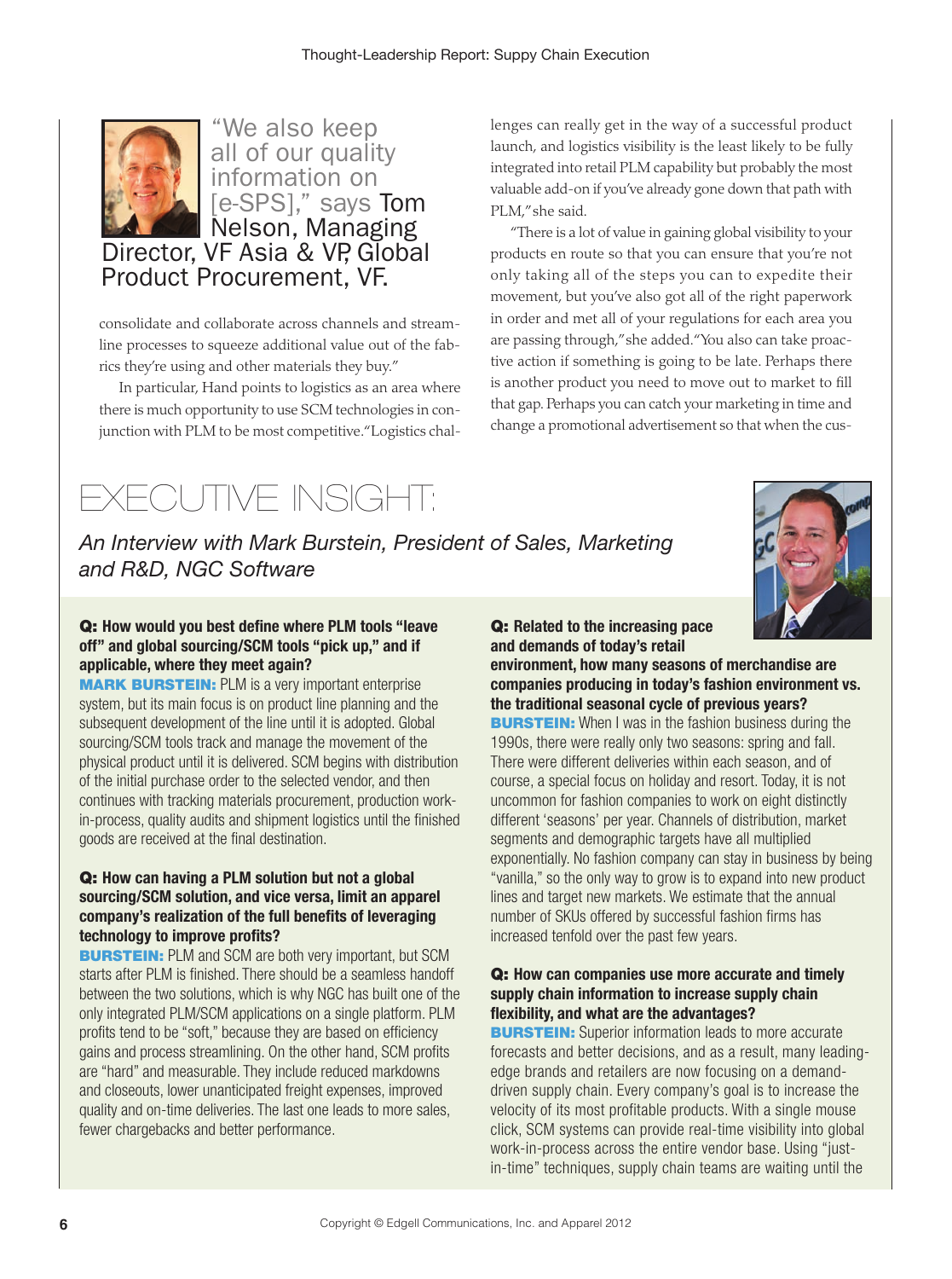

"When we looked to the future, and as we ramped up our sourcing, we knew we were going to go to hundreds of millions and billions of dollars [in sourced manufacturing], and we needed a system of record to help get to that," says Tom Glaser, Vice President, VF Corp. & President, Supply Chain.

tomer arrives in the store, they don't end up being disappointed because the product isn't there because it didn't arrive on time."

Companies with strong SCM also are better positioned to make other production and logistics decisions when things don't go as planned."If you have visibility to the logistics anywhere along the process, if there is a step in the process that is falling behind, you can quickly assess, 'Can I source from someone else that can go a little faster? Do I expedite the shipment? Do I go another route so that I can get it in on time?'"Hand said."That relates to the costing pack and requires that you have integration to costing and retail price plans and the assortment plan and that you can make a collaborative decision with merchants."

At Landau, SCM software has enabled the firm to make mid-stream adjustments to its production plans to better service its retail customers, Shelton said."Right out of the gate, we saw greater visibility. Now we have the ability to act and respond to opportunities more quickly,"he said."We can hold factories accountable to production schedules, prioritize production … and at the same time, it's allowed us to reduce our inventory carrying costs for finished goods and raw materials."

last minute to determine which colors, bodies and sizes should be put into work.

If a product has unexpectedly high demand, the production and logistics teams can use the SCM system to deliver the product to market much earlier than planned. Conversely, it is much better to stop production on poor sellers rather than invest more money, time and effort to produce an instant markdown or closeout. We have seen companies increase profits by 20 percent to 40 percent by using these types of 'postponement' techniques.

#### **Q: To succeed, what are a few of the most innovative strategies and technologies apparel businesses can embrace when it comes to global collaboration, from concept to consumer?**

**BURSTEIN:** PLM handles the process from concept to product adoption, while SCM executes the process from purchase order to delivery. However, many internal departments are involved in both processes, including planning, merchandising, sourcing, production and operations. In addition, remote vendors and factories are involved in costing, sampling, production planning, manufacturing and shipping. With all of these internal business units and external suppliers exchanging information, an integrated PLM and SCM solution provides a single platform for all global collaboration.

**Q: Your company's global collaboration dashboard works like a "blog" in some ways. Can you share a little about that and how this method has been received by users?**

**BURSTEIN:** Using e-mail and spreadsheets as the main communication tool is one of the most inefficient processes at many companies. The larger the teams, the more the people who get copied on e-mails. For example, the supply chain vice president at one fashion company received over 400 e-mails a day before adopting our SCM software; now she receives only 50.

Our collaboration tool allows users to communicate within the software (think Facebook's "wall"). All dialogue is posted directly into the software and can be forwarded to e-mail if the user selects to do so. Plus, the entire discussion thread is permanently tied to the style, PO and shipment, so the history can always be recalled at any point in the future. Users love posting questions and responses directly into the software because problems are quickly resolved with input from all concerned parties — not to mention the reduction of e-mails.

#### **Q: Anything else you would like to share?**

**BURSTEIN:** Exception management and calendars are critical to helping companies realize the full benefits of SCM. Users can see the status of milestone dates for selected calendars and make sure that product groups, collections and approvals are all on schedule. Alerts and color-coded dashboards can be customized to show the current status and can even predict if the item will run late because of unexpected delays.